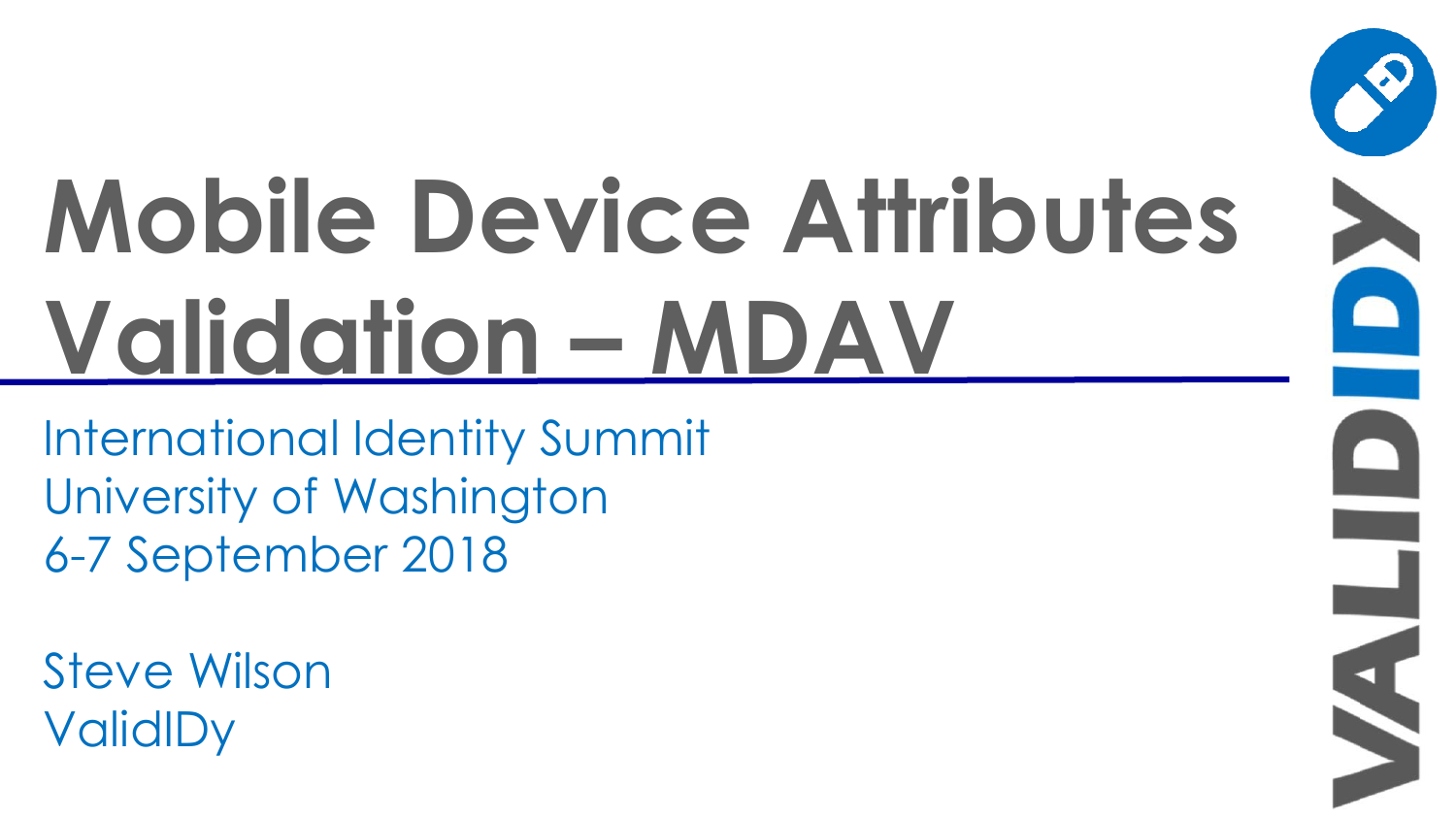### **Acknowledgement**



*Information in this presentation and/or video is based on research funded by the U.S. Department of Homeland Security Science & Technology Directorate (DHS S&T).*

*Any opinions contained herein are those of the performer and do not necessarily reflect those of DHS S&T.*

*For more information, please contact Anil John, Program Manager Cybersecurity R&D [anil.john@hq.dhs.gov](mailto:anil.john@hq.dhs.gov)*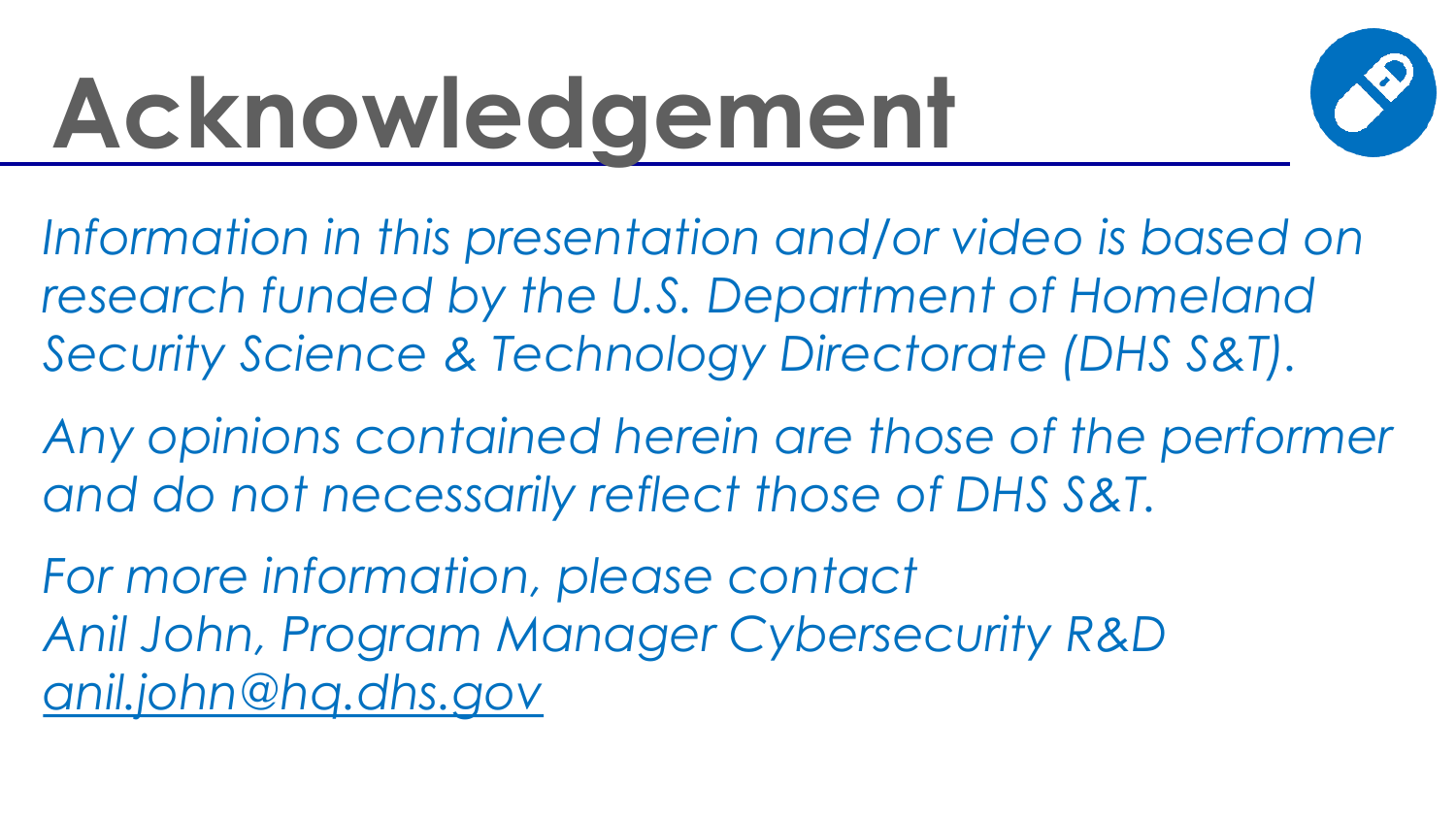### **Announcement**



*Lockstep Technologies, an Australian research & development company, has been contracted by DHS S&T through a three phase project to prove the MDAV solution and mature it towards commercial reality. While Lockstep's contract with DHS is continuing through Phase 3, we are launching a new operation to take the solution to market. That business is called ValidIDy. It was announced at the International Identity Summit on September 7.*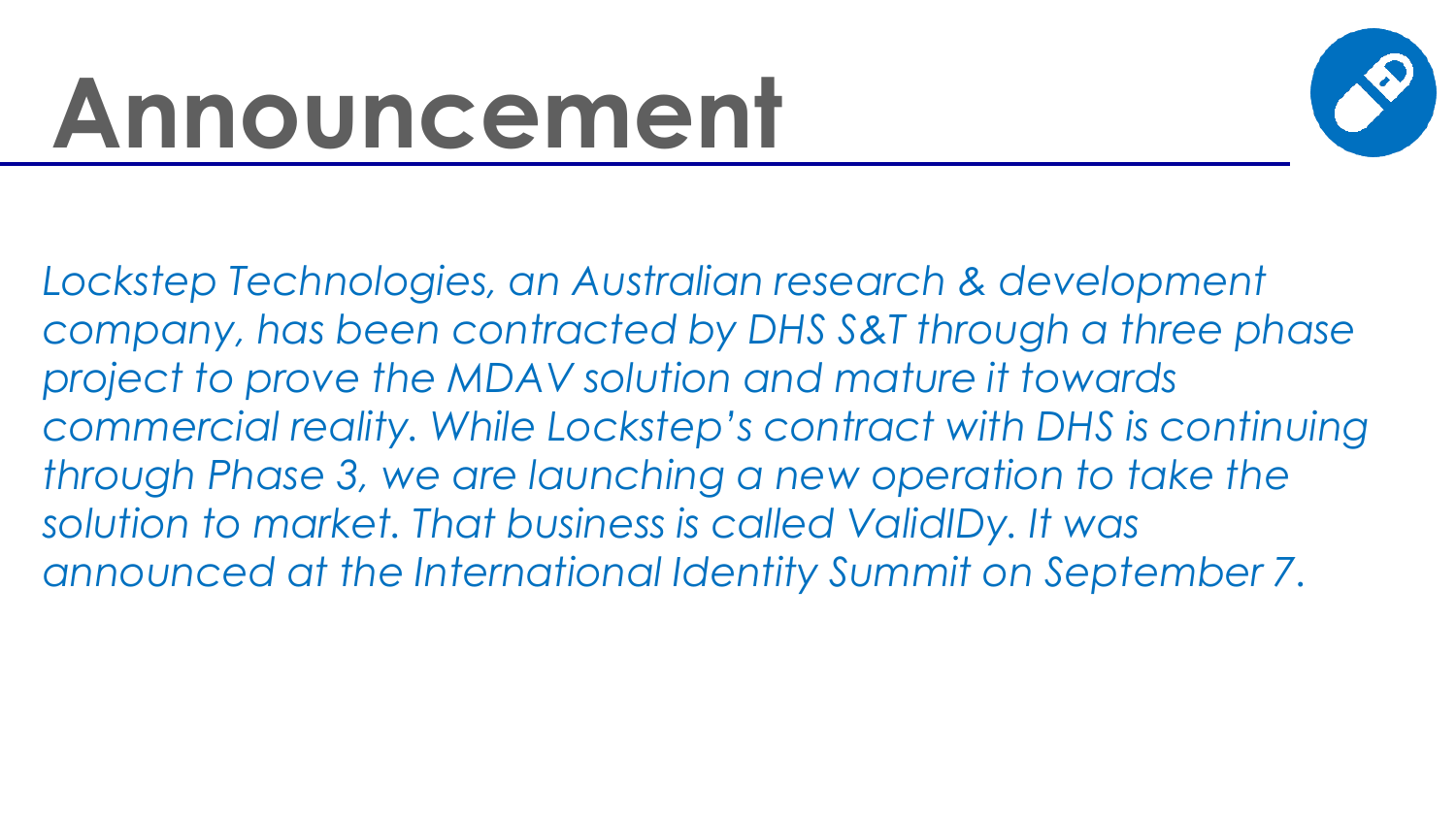

### **DHS Science & Technology**



*We acknowledge the outreach performed by DHS S&T, such as its conference activities, and the support it provides to its performers and the security R&D community.* 

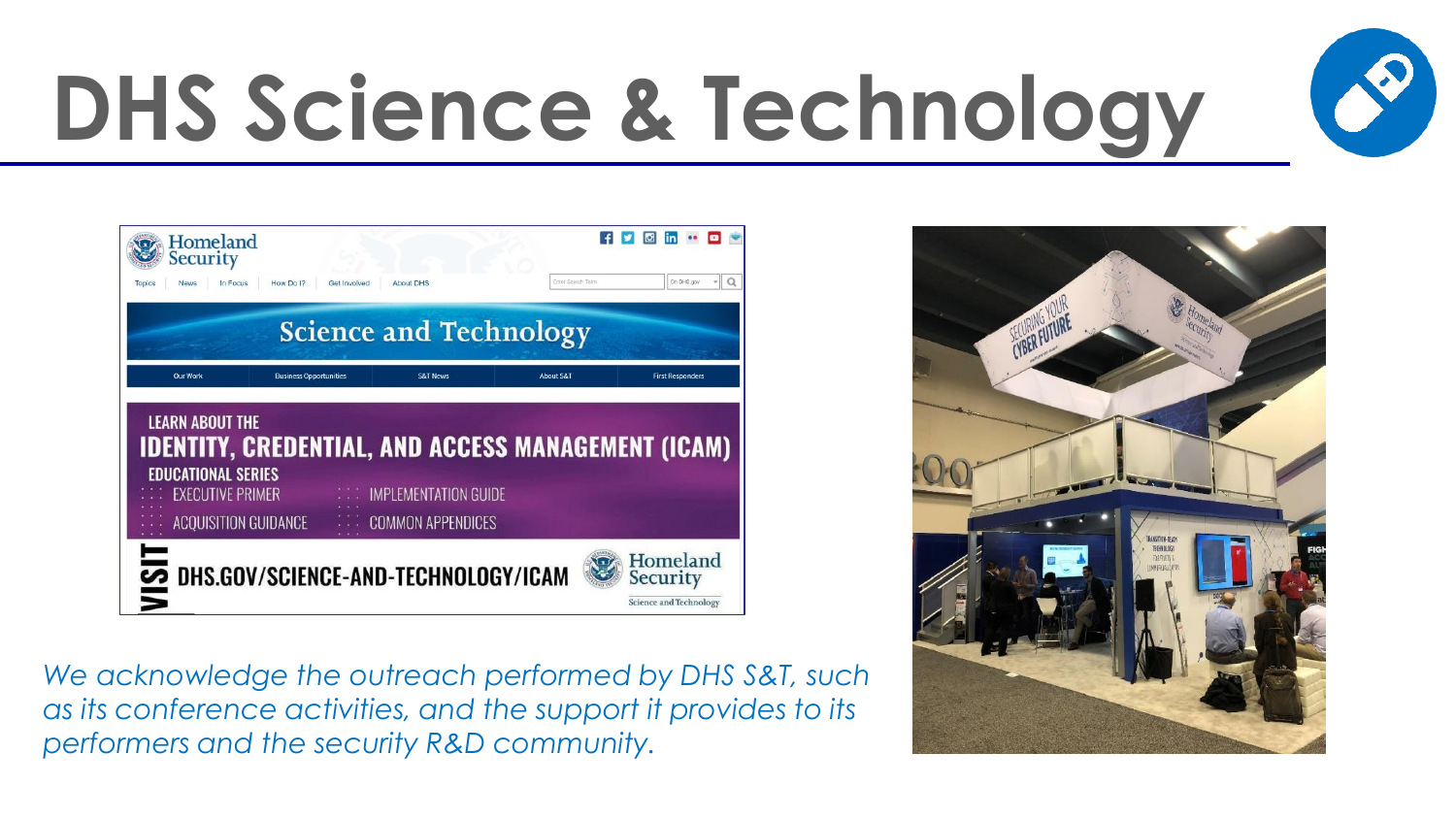# **DHS Science & Technology**





**Cyber Security Division Technology Guide 2018** 



*The Cyber Security Division publishes an annual guide, with details of its "performer" projects, including Lockstep Technologies' MDAV.* 

### **Mobile Device and Attributes Validation**

### **Lockstep Technologies LLC**

Stephen Wilson swilson@lockstep.com.au

### **OVERVIEW**

Mobile Device Attributes Validation (MDAV) helps first responders prove their bona fides in the field. First responders usually must present permits, licenses or certifications on plastic or paper cards. Mobile technology has long been a possibility for digital credentials, but integrity and authenticity-in other words, provenancehave been missing, until now.

### **CUSTOMER NEED**

First responders need to present robust digital versions of their qualifications in demanding circumstances with little or no network bandwidth. And, their credentials need to be validated quickly and accurately by field officers. Provenance is vital. Field officers need to know that a visitor's credentials are genuine, issued by a recognized organization, and safeguarded in a DHS-approved device.

### **APPROACH**

Digitally mimicking traditional credentials is a challenge. Visual signs of a plastic card's integrity must be replaced by cryptographic provenance. To do this, MDAV uniquely reconfigures regular public key infrastructure (PKI) certificates to encapsulate attributes and presents them securely and directly from one mobile application (app) to another. Standard public key cryptography is used in the secure elements of approved devices. Each credential issuer is faithfully identified in the capsule, allowing for fine-grained, attributes-based access control in the field.

### **RENFFITS**

MDAV capsules replicate conventionally issued credentials, including their issuers, but cannot be cloned, counterfeited, tampered with or loaded to unapproved devices. The capsules are customized certificates, but unlike traditional PKI MDAV places no new demands on an issuing organization's processes. Capsules are presented directly from one MDAV app to another and cryptographically verified locally, quickly and accurately. If appropriate cansules can be entirely anonymous for application in sensitive applications like e-health and voting.

Anil John, CSD Identity Management **Program Manager** Anil.John@hg.dhs.gov



The MDAV app holds a didital wallet of first responder capsules. each holding a validated attribute or credential specifying the issuer

### **COMPETITIVE ADVANTAGE**

MDAV is the only solution that preserves the provenance of attributes in mobile devices. The origins of credentials and other personal details are assured as is the approval status. of the devices. The simple fact that someone has a certain credential is accurately replicated by MDAV without any change to the trusted processes of the issuing organization.

### **NEXT STEPS**

MDAV will complete internal testing by the end of 2017 and commercialization is planned through 2018. The technology is applicable to many use-cases to carry the bona fides of individuals in mobile devices. Major opportunities for this capability include electronic travel documentation, driver licensing, e-health, online payments, national ID, and the internet of things.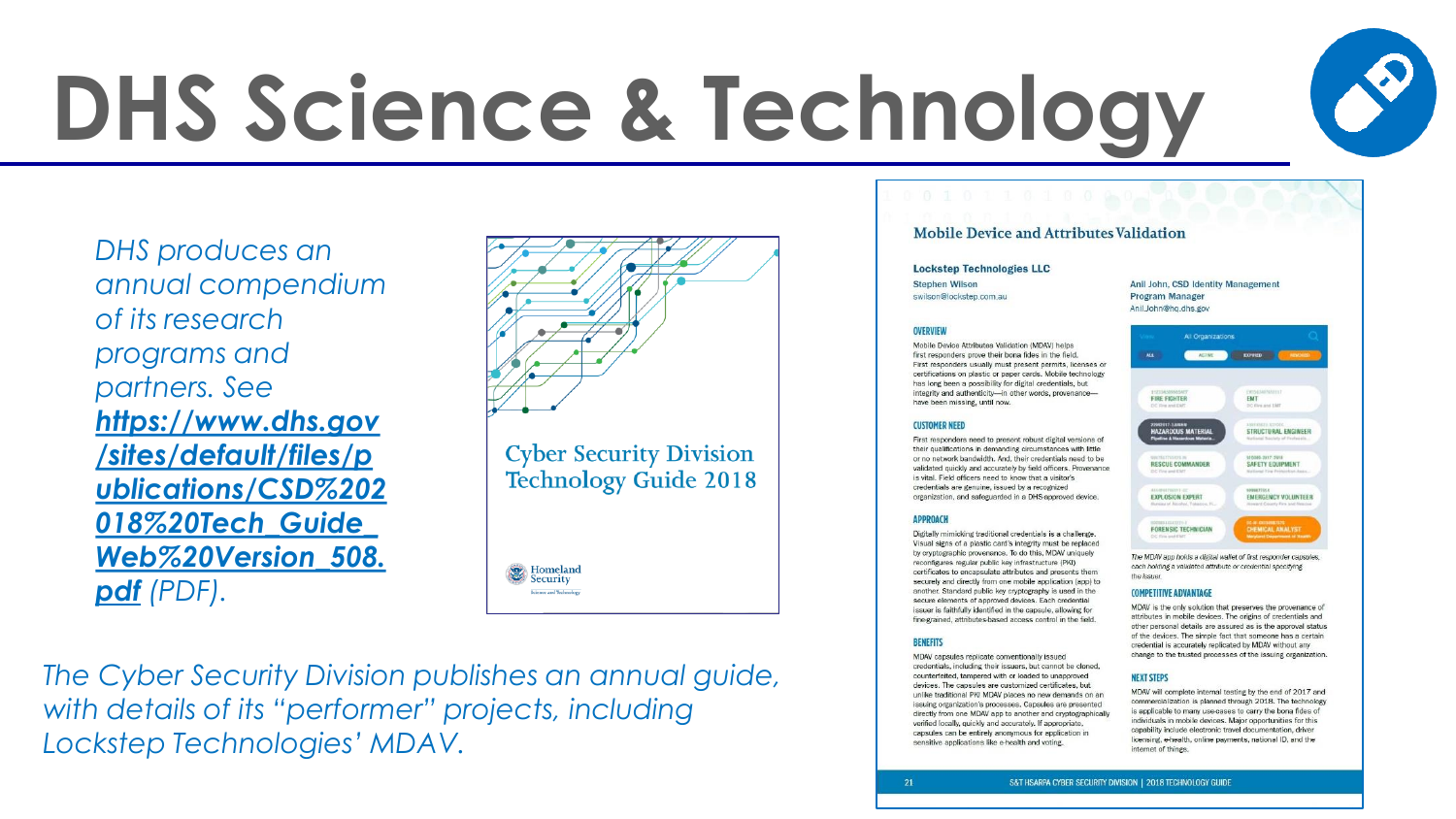## **MDAV Team Profile**



- Lockstep Technologies / ValidIDy
	- Adam Madlin Project Manager & Business Development
	- Les Chasen Architect and Technical Lead
	- Steve Wilson Managing Director
	- Bruce Goldsmith Business Development.
- Kantara Identity & Privacy Incubator (KIPI)
	- Ruth Puente, Colin Wallis.
- CCICADA, Rutgers University
	- Prof Janne Lindqvist.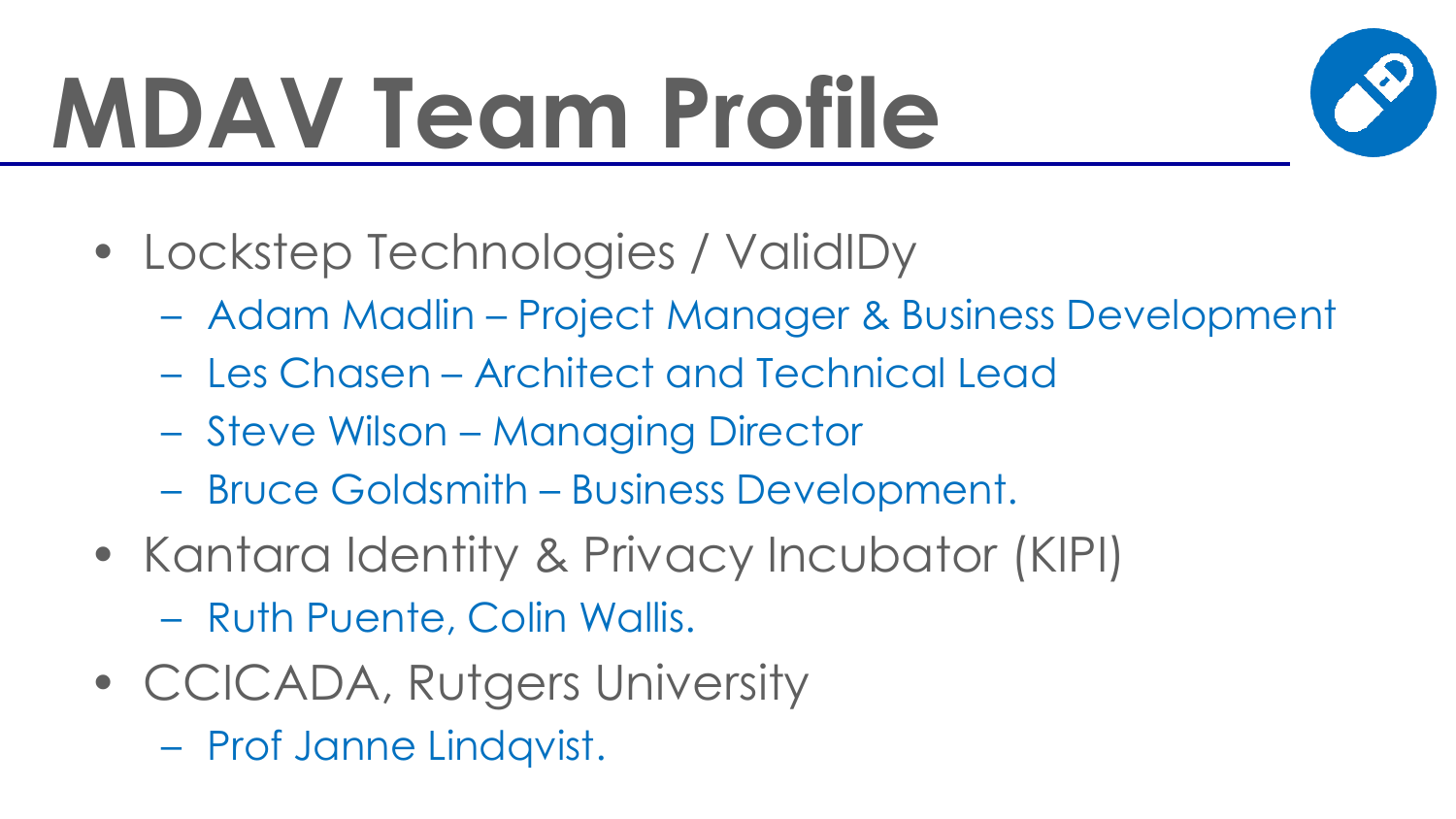### **The need**



- First Responders
	- mobile credentials essential
	- must prove *provenance* of issuer
	- and provenance of the device as trusted data carrier
	- in challenging low/zero network settings.
- Broader users
	- many use cases need to manage multiple identity attributes
	- sometimes anonymously or pseudonymously
	- security functions span access control and document authorization.

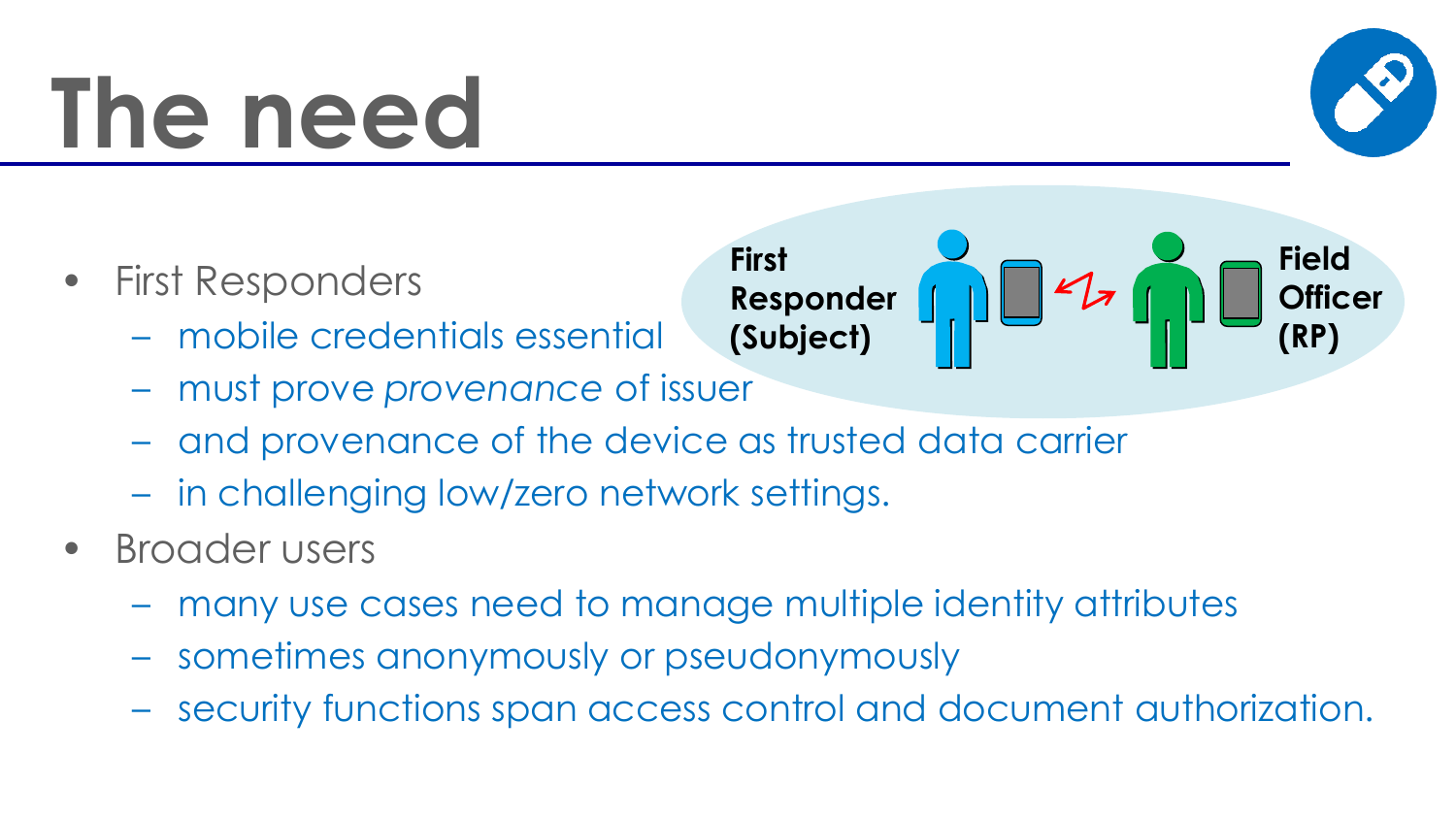### **Attribute Certificates**



*the attribute issuer. There is no way for an MDAV capsule to come to be on the individual's device without the named issuer's approval.*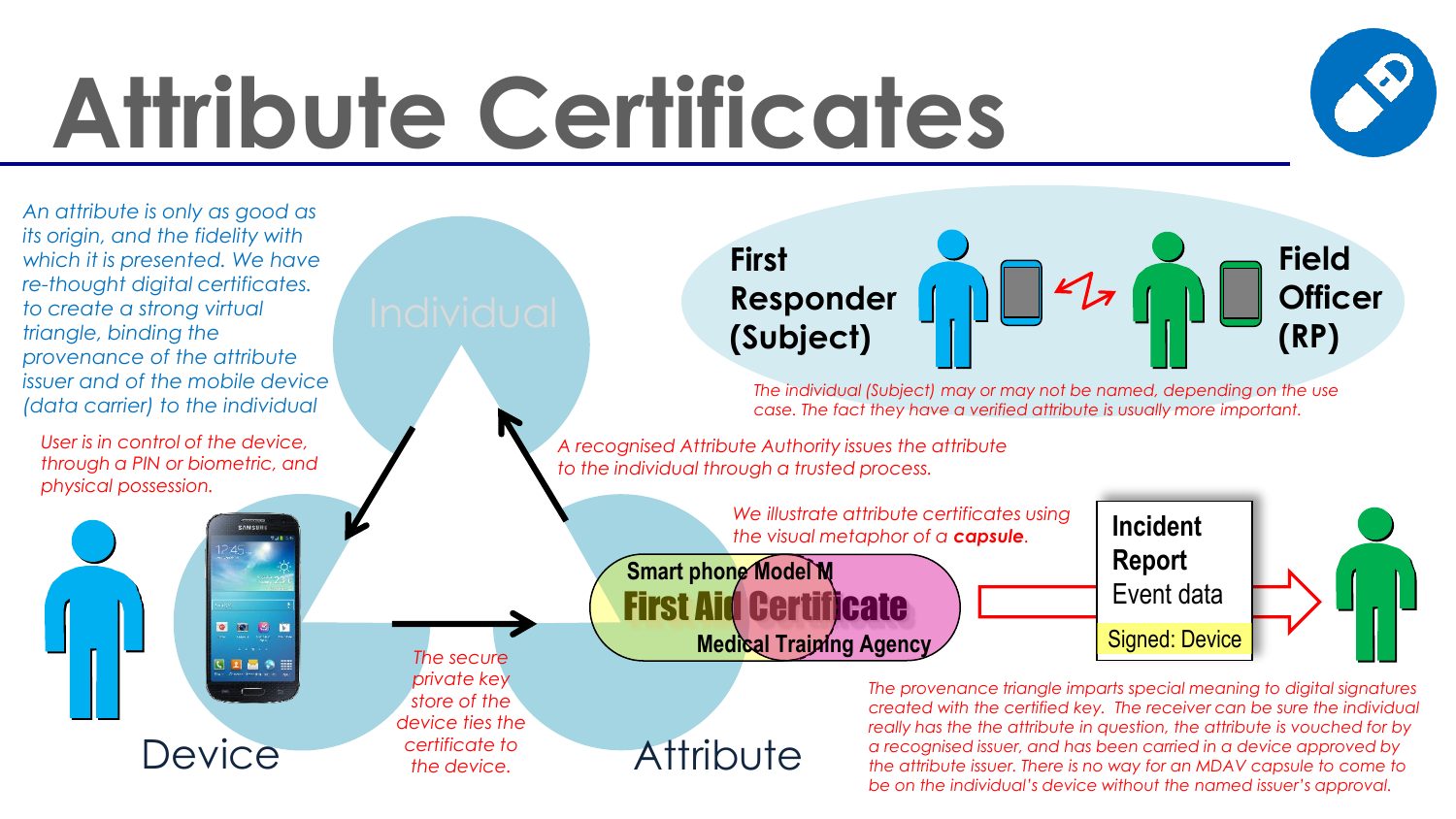## **Attribute Certificates**



Verifying a digital signature against a capsule proves:

- the attribute is true, according to the named issuing authority
- the attribute owner was in control when it was presented
- the attribute carrier is genuine and approved by the authority.

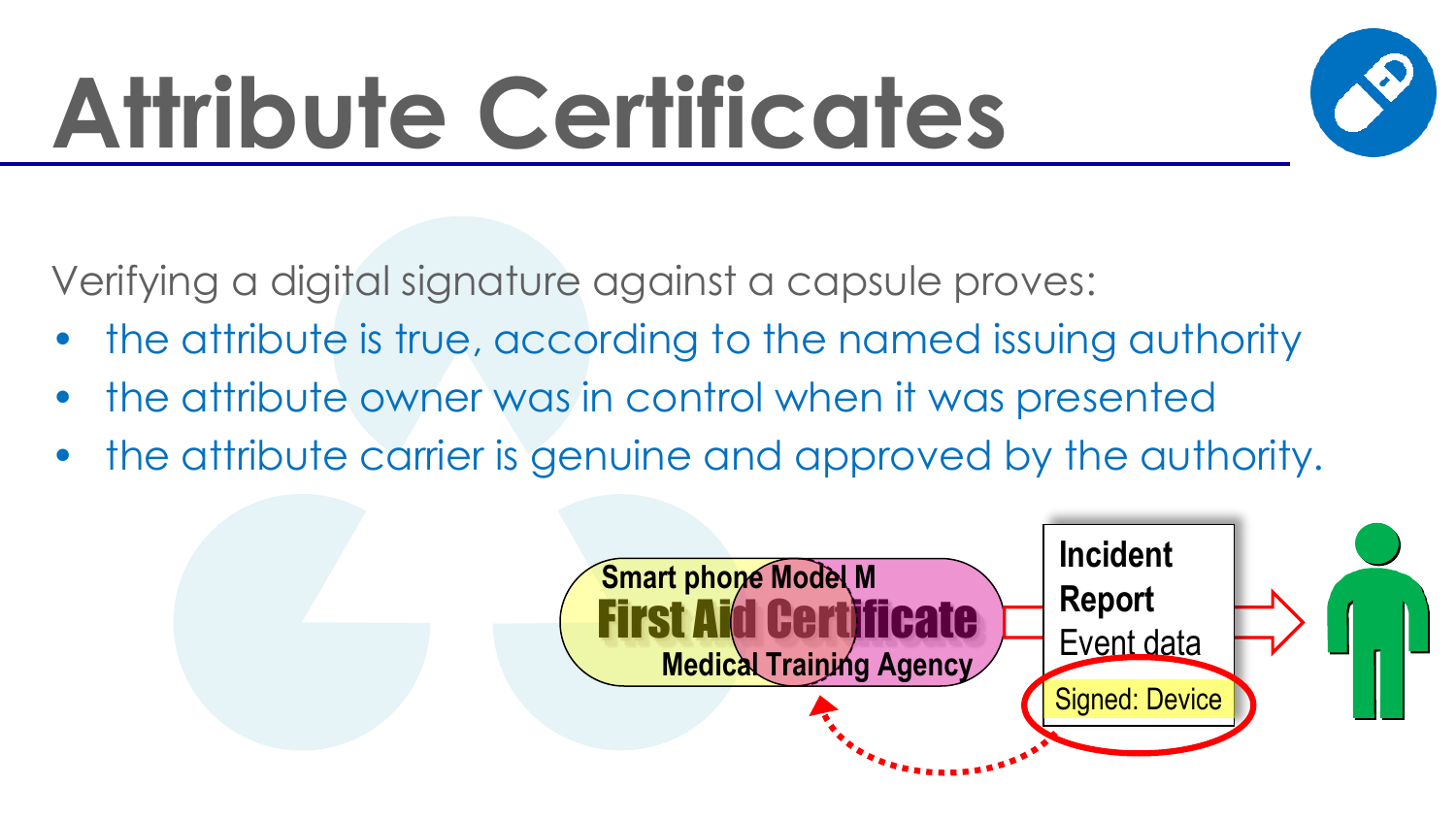

### **MDAV** *Execution* **– complete**

- Deliverables of the *Execution* phase
	- Working & tested prototype in the App Store
	- Architecture (available on request)
	- Video and Marketing Brief (public)
- Presented at the Cloud Identity Summit, Chicago, June 2017
- Cyber Showcase, Washington, July 2017
- Featured in DHS Science & Technology Cyber Security Technology Guide 2018.

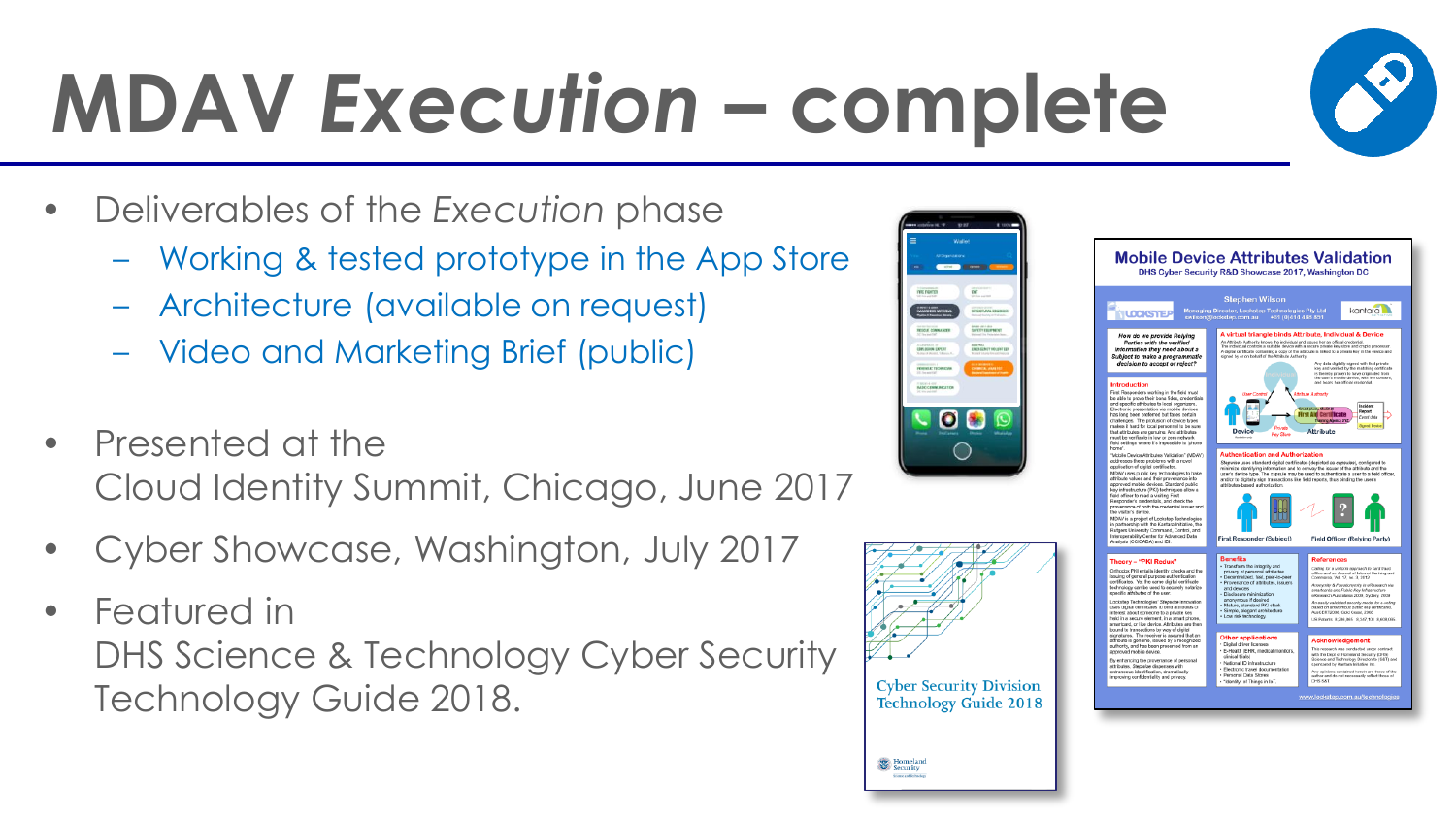### **MDAV** *Transition phase*



- 1. Core infrastructure build
- 2. Developer integration (APIs, policy templates)
- 3. Proof-of-Concept candidates:
	- Financial Services ("KYC Once", Card Not Present payments)
	- Clinical trials investigator and/or patient anonymization
	- Personal Data Wallet
- Launch **ValidIDy** http://valididy.com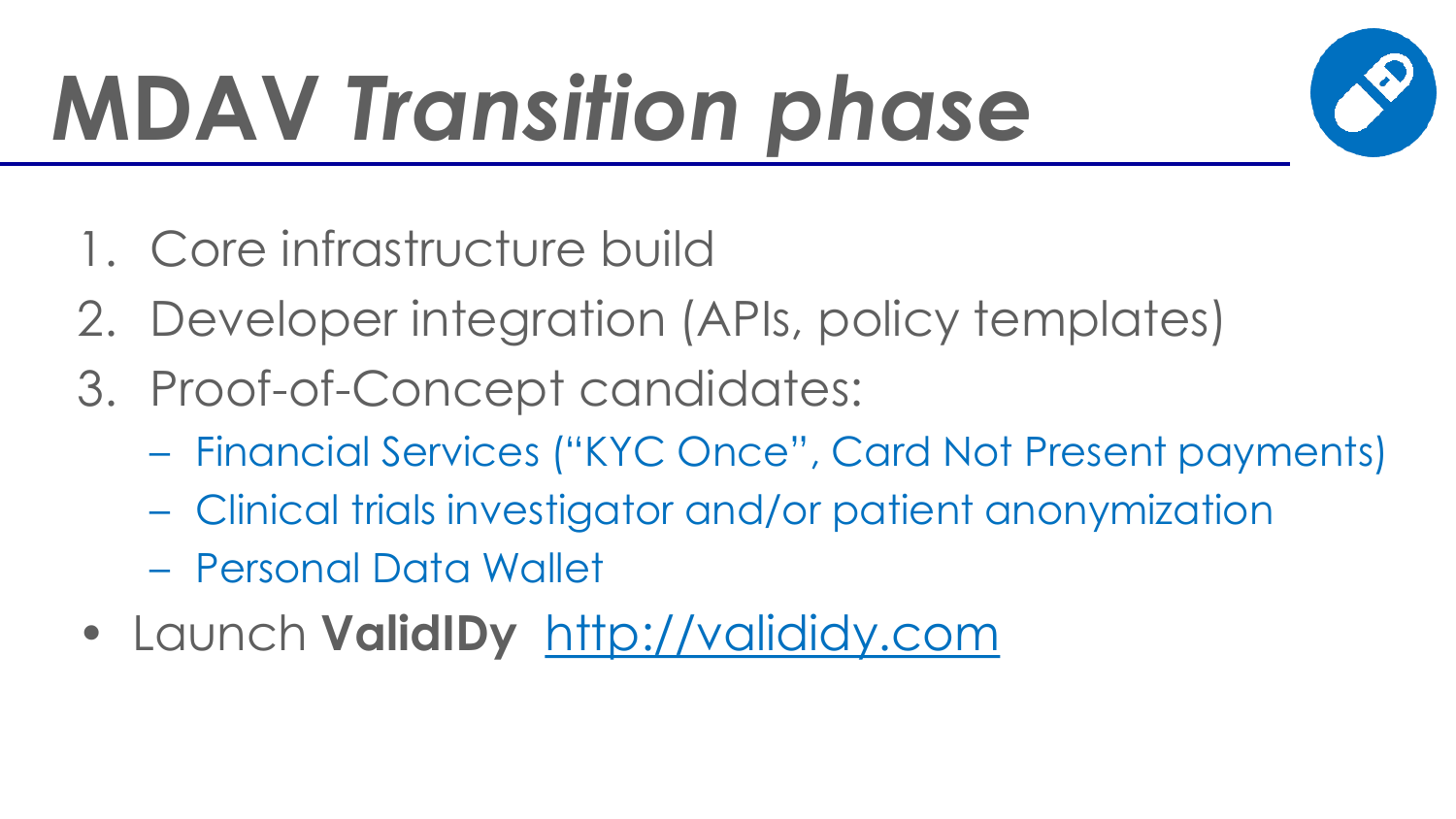### **MDAV Benefits**



- Transforms the integrity & privacy of personal attributes
- *Provenance* of attributes, issuers *and* data carriers
- Disclosure minimization (anonymous if desired)
- Matches many supposed qualities of blockchain, yet -
	- works offline
	- fast to process
	- leverages mature, standard PKI stack & services
	- simple, elegant architecture & governance
	- low technology risk; low project risk.